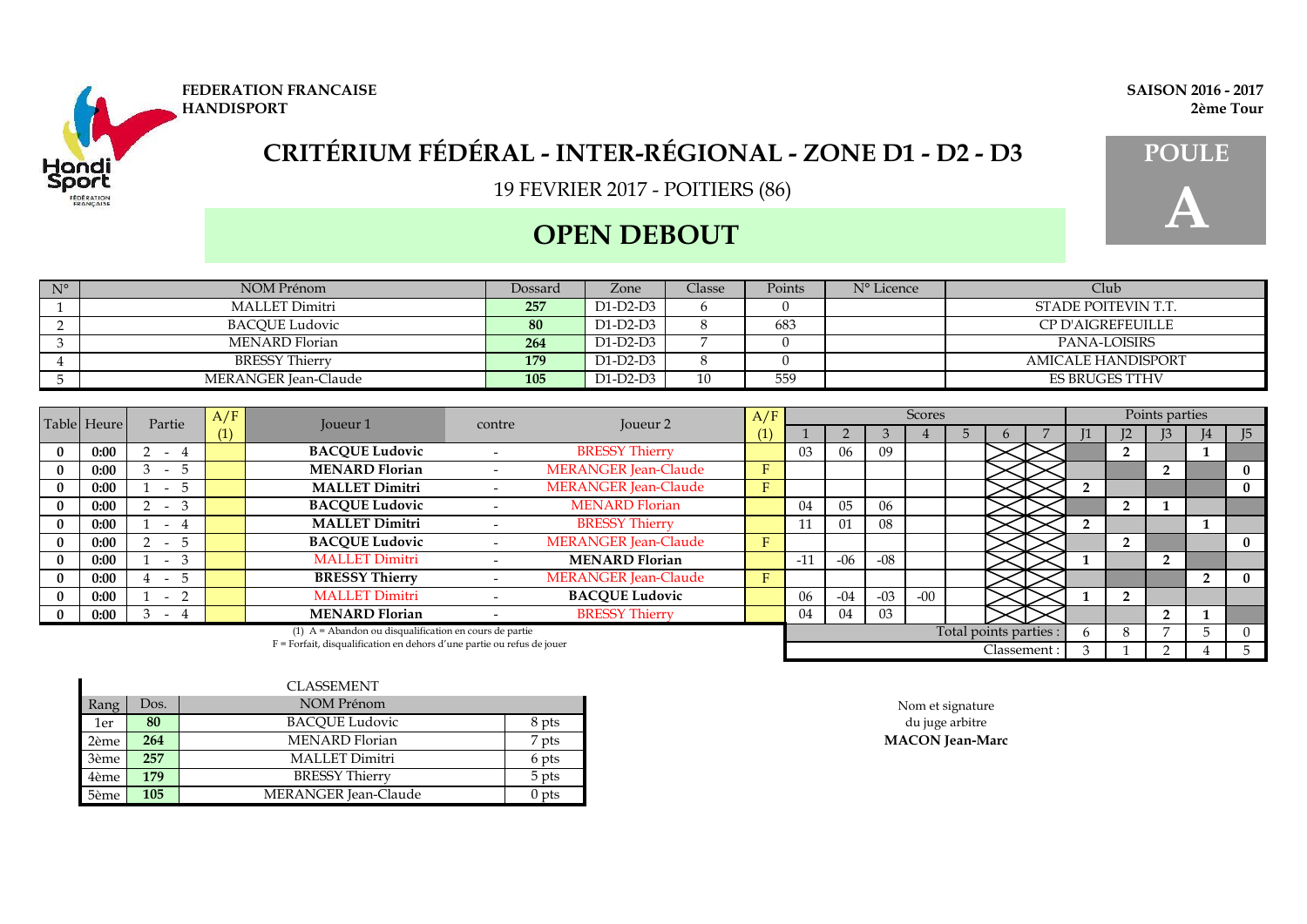

### **OPEN DEBOUT**

| $N^{\circ}$ | NOM Prénom               | Dossard | Zone     | Classe | Points | N° Licence | Club.                         |
|-------------|--------------------------|---------|----------|--------|--------|------------|-------------------------------|
|             | DE ORTA François         | 99      | D1-D2-D3 |        | 591    |            | <b>ES BRUGES TTHV</b>         |
|             | <b>GAUTHIER Victor</b>   | 136     | D1-D2-D3 |        | 500    |            | STADE POITEVIN T.T.           |
|             | CHABANNE Dylan           | 190     | D1-D2-D3 |        |        |            | PANA-LOISIRS                  |
|             | BROUDO Florian           | 126     | D1-D2-D3 |        | 500    |            | STADE POITEVIN T.T.           |
|             | <b>FANCHON Kathelyne</b> | 349     | D1-D2-D3 |        |        |            | ASSOCIATION PONGISTE MELUSINE |

| Table Heure<br>Partie                                                    | A/F  | <b>Joueur 1</b>                 | contre | Joueur <sub>2</sub>                                      | A/F |                          |     |                | Scores |                |    |             |                        | Points parties |                   |  |              |                |
|--------------------------------------------------------------------------|------|---------------------------------|--------|----------------------------------------------------------|-----|--------------------------|-----|----------------|--------|----------------|----|-------------|------------------------|----------------|-------------------|--|--------------|----------------|
|                                                                          |      |                                 | (1)    |                                                          |     |                          | (1) |                |        |                |    |             |                        |                | $12 \ \mathrm{I}$ |  |              | $\overline{5}$ |
|                                                                          | 0:00 | $-4$                            |        | <b>GAUTHIER Victor</b>                                   |     | <b>BROUDO Florian</b>    |     | 04             | 02     | 10             |    |             |                        |                | $\overline{2}$    |  |              |                |
| $\bf{0}$                                                                 | 0:00 | 5<br>$\overline{a}$             |        | <b>CHABANNE Dylan</b>                                    |     | <b>FANCHON Kathelyne</b> |     | $-08$          | $-02$  | $-02$          |    |             |                        |                |                   |  |              |                |
| $\mathbf{0}$                                                             | 0:00 | 5<br>$\overline{\phantom{0}}$   |        | <b>DE ORTA François</b>                                  |     | <b>FANCHON Kathelyne</b> |     | 01             | 01     | 04             |    |             |                        |                |                   |  |              |                |
|                                                                          | 0:00 | 3<br>$\sim$                     |        | <b>GAUTHIER Victor</b>                                   |     | <b>CHABANNE Dylan</b>    |     | $_{01}$        | 01     | 0 <sub>3</sub> |    |             |                        |                | $\overline{2}$    |  |              |                |
| $\bf{0}$                                                                 | 0:00 | 4<br>$\sim$                     |        | DE ORTA François                                         |     | <b>BROUDO Florian</b>    |     | 07             | 01     | 04             |    |             |                        |                |                   |  |              |                |
|                                                                          | 0:00 | 5<br>$\sim$                     |        | <b>GAUTHIER Victor</b>                                   |     | <b>FANCHON Kathelyne</b> |     | 03             | 08     | 03             |    |             |                        |                | $\overline{2}$    |  |              |                |
|                                                                          | 0:00 | 3<br>$\sim$                     |        | DE ORTA François                                         |     | <b>CHABANNE Dylan</b>    |     | 0 <sup>0</sup> | 02     | 01             |    |             |                        |                |                   |  |              |                |
| $_{0}$                                                                   | 0:00 | $\mathcal{D}$<br>$\sim$         |        | <b>BROUDO Florian</b>                                    |     | <b>FANCHON Kathelyne</b> |     | 02             | 05     | 05             |    |             |                        |                |                   |  |              |                |
|                                                                          | 0:00 | - 2<br>$\overline{\phantom{0}}$ |        | <b>DE ORTA François</b>                                  |     | <b>GAUTHIER Victor</b>   |     | $-03$          | 05     | -09            | 10 | $-05$       |                        |                | 2                 |  |              |                |
|                                                                          | 0:00 | $-4$                            |        | <b>CHABANNE Dylan</b>                                    |     | <b>BROUDO</b> Florian    |     | $-00$          | $-00$  | $-01$          |    |             |                        |                |                   |  |              |                |
|                                                                          |      |                                 |        | $(1)$ A = Abandon ou disqualification en cours de partie |     |                          |     |                |        |                |    |             | Total points parties : |                | 8                 |  | <sub>t</sub> |                |
| $F =$ Forfait, disqualification en dehors d'une partie ou refus de jouer |      |                                 |        |                                                          |     |                          |     |                |        |                |    | Classement: |                        |                |                   |  |              |                |

|      |      | CLASSEMENT               |                  |                        |
|------|------|--------------------------|------------------|------------------------|
| Rang | Dos. | NOM Prénom               |                  | Nom et signature       |
| 1er  | 136  | <b>GAUTHIER Victor</b>   | 8 pts            | du juge arbitre        |
| 2ème | 99   | DE ORTA Francois         | <sup>7</sup> pts | <b>MACON</b> Jean-Marc |
| 3ème | 126  | BROUDO Florian           | 6 pts            |                        |
| 4ème | 349  | <b>FANCHON Kathelyne</b> | 5 pts            |                        |
| 5ème | 190  | CHABANNE Dylan           | 4 pts            |                        |

**FEDERATION FRANCAISE SAISON 2016 - 2017 HANDISPORT 2ème Tour**

# **B**

**EDERATIC**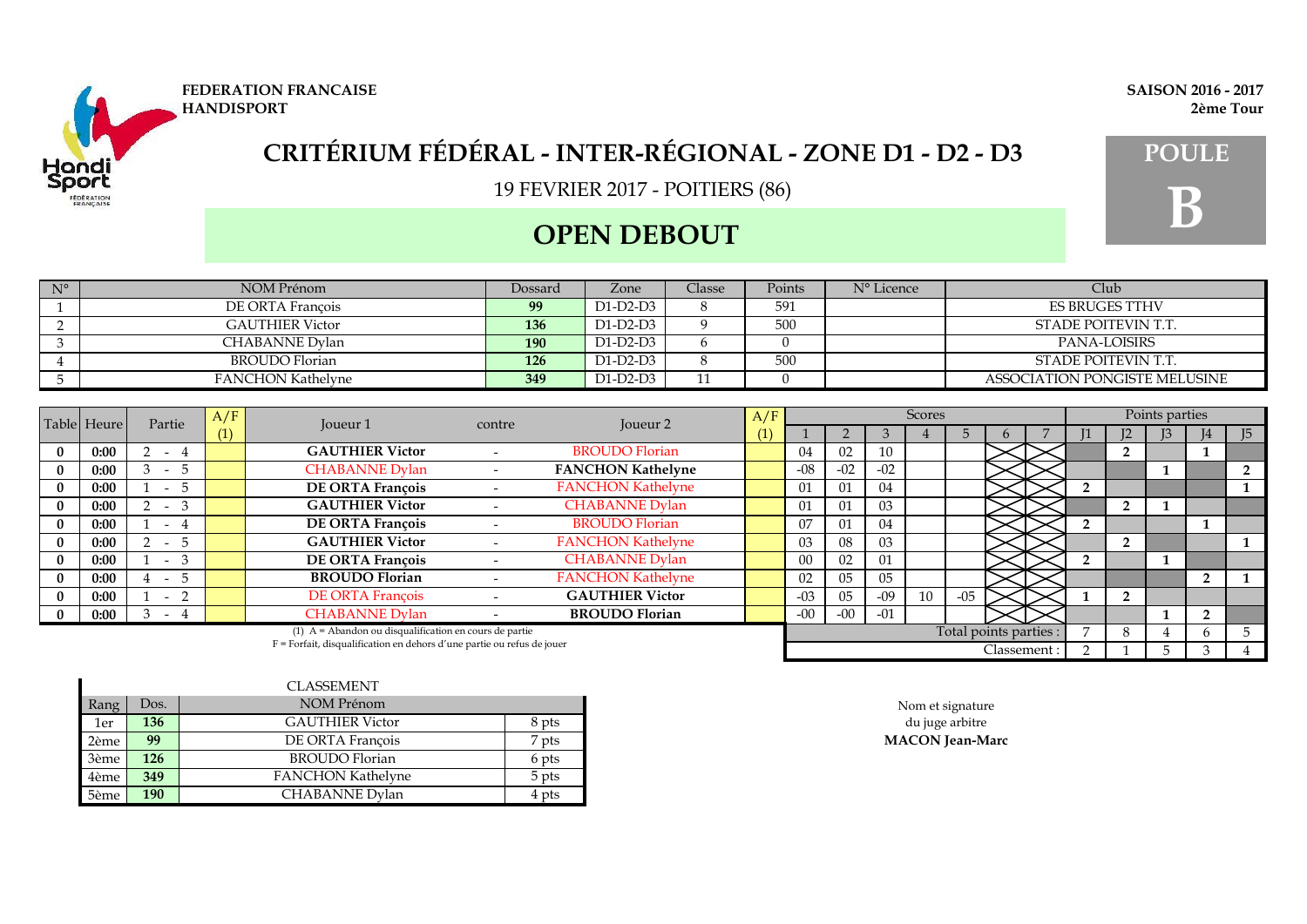

## **OPEN DEBOUT**

| $N^{\circ}$ | NOM Prénom             | Dossard | Zone       | Classe | Points | N° Licence | Club                      |
|-------------|------------------------|---------|------------|--------|--------|------------|---------------------------|
|             | ABBADIE Jean-Yves      | 161     | D1-D2-D3   |        |        |            | TENNIS DE TABLE POUR TOUS |
|             | ROUDY Kévin            | 294     | $D1-D2-D3$ | 10     |        |            | STADE POITEVIN T.T.       |
|             | <b>PELLERIN Xavier</b> | 154     | D1-D2-D3   |        | 500    |            | <b>ES BRUGES TTHV</b>     |
|             | GARNERO Bruno          | 135     | D1-D2-D3   | 10     | 500    |            | STADE POITEVIN T.T.       |
|             | LAMY Manoel            | 247     | D1-D2-D3   |        |        |            | PANA-LOISIRS              |

|          | Table Heure<br>Partie |                                       | A/F | Joueur 1                                                                 | contre | Joueur <sub>2</sub>    | A/F |    |    |                | <b>Scores</b> |                        |              |  |                | Points parties |                |
|----------|-----------------------|---------------------------------------|-----|--------------------------------------------------------------------------|--------|------------------------|-----|----|----|----------------|---------------|------------------------|--------------|--|----------------|----------------|----------------|
|          |                       |                                       |     |                                                                          |        |                        | U   |    |    |                |               |                        |              |  |                |                | $\overline{5}$ |
| $\bf{0}$ | 0:00                  | $-4$                                  |     | <b>ROUDY Kévin</b>                                                       |        | <b>GARNERO Bruno</b>   |     | 02 | 01 | 02             |               |                        |              |  | 2              |                |                |
|          | 0:00                  | $\sim$<br>- 3                         |     | <b>PELLERIN Xavier</b>                                                   |        | <b>LAMY Manoel</b>     |     | 03 | 04 | 03             |               |                        |              |  |                |                |                |
|          | 0:00                  | 5<br>$\sim$                           |     | <b>ABBADIE</b> Jean-Yves                                                 |        | <b>LAMY Manoel</b>     |     | 02 | 01 | 02             |               |                        |              |  |                |                |                |
|          | 0:00                  | 3<br>$\sim$                           |     | ROUDY Kévin                                                              |        | <b>PELLERIN Xavier</b> |     | 08 | 07 | $-09$          | 06            |                        |              |  | $\overline{2}$ |                |                |
|          | 0:00                  | -4<br>$\sim$                          |     | <b>ABBADIE</b> Jean-Yves                                                 |        | <b>GARNERO Bruno</b>   |     | 02 | 03 | 04             |               |                        |              |  |                |                |                |
|          | 0:00                  | 5<br>$\sim$                           |     | ROUDY Kévin                                                              |        | <b>LAMY Manoel</b>     |     | 01 | 03 | 02             |               |                        |              |  | $\overline{2}$ |                |                |
|          | 0:00                  | 3<br>$\sim$                           |     | <b>ABBADIE</b> Jean-Yves                                                 |        | <b>PELLERIN Xavier</b> |     | 01 | 02 | 02             |               |                        |              |  |                |                |                |
|          | 0:00                  | Ċ<br>$\sim$                           |     | <b>GARNERO Bruno</b>                                                     |        | <b>LAMY Manoel</b>     |     | 05 | 02 | 07             |               |                        |              |  |                |                |                |
|          | 0:00                  | $\mathcal{D}$<br>$\sim 100$ m $^{-1}$ |     | <b>ABBADIE</b> Jean-Yves                                                 |        | <b>ROUDY Kévin</b>     |     | 08 | 03 | 0 <sub>5</sub> |               |                        |              |  |                |                |                |
|          | 0:00                  | -3<br>- 4                             |     | <b>PELLERIN Xavier</b>                                                   |        | <b>GARNERO Bruno</b>   |     | 01 | 02 | 02             |               |                        |              |  |                |                |                |
|          |                       |                                       |     | $(1)$ A = Abandon ou disqualification en cours de partie                 |        |                        |     |    |    |                |               | Total points parties : |              |  |                |                |                |
|          |                       |                                       |     | $F =$ Forfait, disqualification en dehors d'une partie ou refus de jouer |        |                        |     |    |    |                |               |                        | Classement : |  |                |                |                |

|      |      | CLASSEMENT               |       |
|------|------|--------------------------|-------|
| Rang | Dos. | NOM Prénom               |       |
| 1er  | 161  | <b>ABBADIE</b> Jean-Yves | 8 pts |
| 2ème | 294  | ROUDY Kévin              | 7 pts |
| 3ème | 154  | <b>PELLERIN Xavier</b>   | 6 pts |
| 4ème | 135  | GARNERO Bruno            | 5 pts |
| 5ème | 247  | LAMY Manoel              | 4 pts |

**C**



#### **FEDERATION FRANCAISE SAISON 2016 - 2017 HANDISPORT 2ème Tour**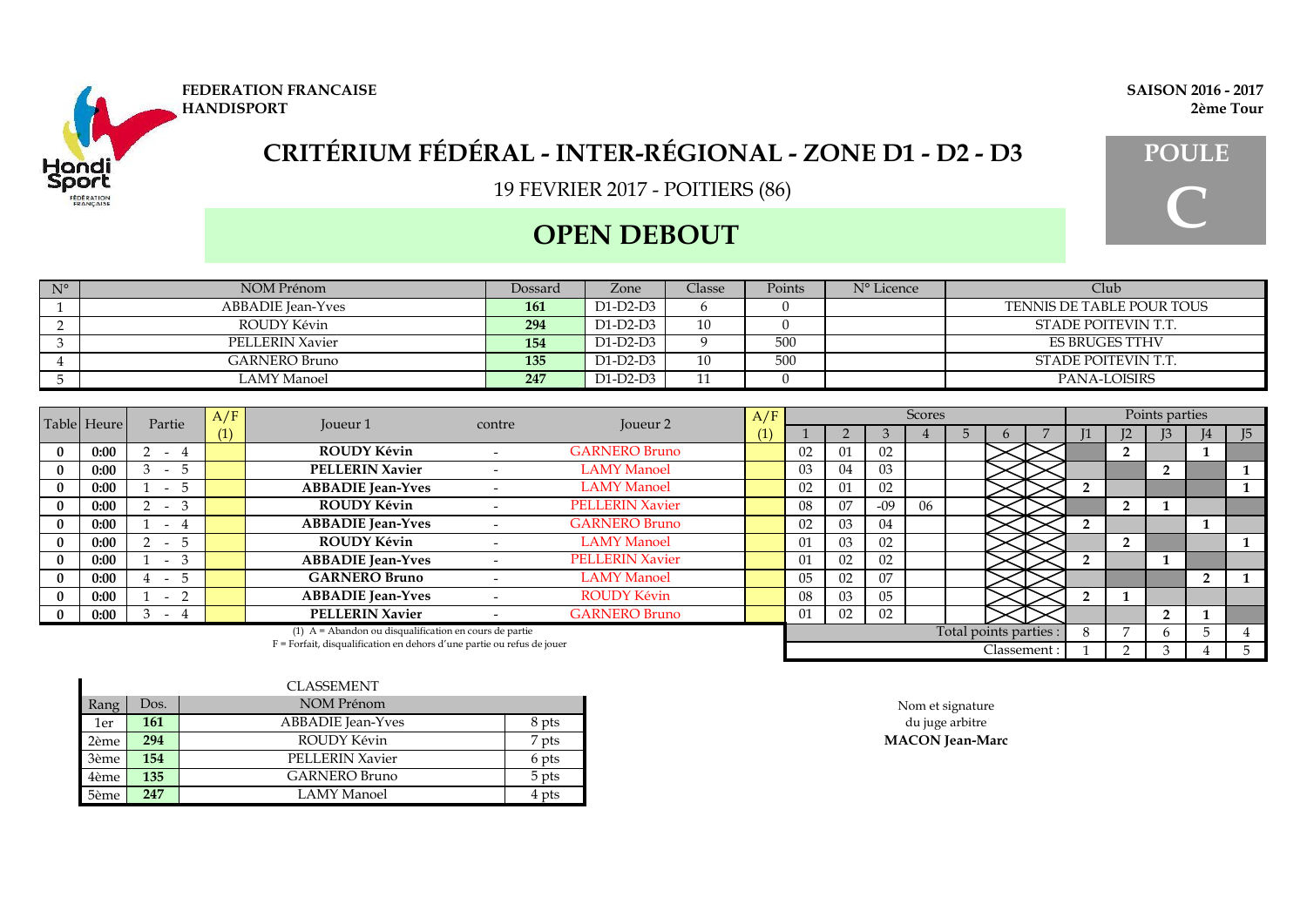

### **OPEN DEBOUT**

| $N^{\circ}$ | NOM Prénom            | Dossard | Zone     | Classe | Points | N° Licence | Club                      |
|-------------|-----------------------|---------|----------|--------|--------|------------|---------------------------|
|             | THEME Julien          | 112     | D1-D2-D3 | 10     | 535    |            | STADE POITEVIN T.T.       |
|             | BOURDILLAUD Alan      | 176     | D1-D2-D3 |        |        |            | PANA-LOISIRS              |
|             | CRUVEILLIER Patrick   | 203     | D1-D2-D3 | 10     |        |            | <b>AMICALE HANDISPORT</b> |
|             | <b>CASSERON Willy</b> | 128     | D1-D2-D3 |        | 500    |            | <b>CP D'AIGREFEUILLE</b>  |
|             | PLACAIS Christel      | 347     | D1-D2-D3 |        | 500    |            | STADE POITEVIN T.T.       |

| Partie<br>Table Heure                                                    |      | A/F                     | Toueur 1 | contre                                                   | Joueur <sub>2</sub> | A/F                        |     |                |       | Scores |       |             |                        |  | Points parties |  |                |
|--------------------------------------------------------------------------|------|-------------------------|----------|----------------------------------------------------------|---------------------|----------------------------|-----|----------------|-------|--------|-------|-------------|------------------------|--|----------------|--|----------------|
|                                                                          |      |                         | (1)      |                                                          |                     |                            | (1) |                |       |        |       |             |                        |  |                |  | I <sub>5</sub> |
|                                                                          | 0:00 | $-4$                    |          | <b>BOURDILLAUD Alan</b>                                  |                     | <b>CASSERON Willy</b>      |     | 09             | $-11$ | $-03$  | $-09$ |             |                        |  |                |  |                |
|                                                                          | 0:00 | $\mathcal{D}$<br>$\sim$ |          | <b>CRUVEILLIER Patrick</b>                               |                     | <b>PLACAIS Christel</b>    |     | $-09$          | $-08$ | 08     | $-10$ |             |                        |  |                |  |                |
|                                                                          | 0:00 | -5<br>$\sim$            |          | <b>THEME</b> Julien                                      |                     | <b>PLACAIS Christel</b>    |     | 0 <sub>5</sub> | 04    | 03     |       |             |                        |  |                |  |                |
|                                                                          | 0:00 | -3<br>$\sim$            |          | <b>BOURDILLAUD Alan</b>                                  |                     | <b>CRUVEILLIER Patrick</b> |     | 10             | $-02$ | 07     | 13    |             |                        |  | $\mathbf{2}$   |  |                |
|                                                                          | 0:00 | $\sim$                  |          | <b>THEME</b> Julien                                      |                     | <b>CASSERON Willy</b>      |     | 06             | 03    | 06     |       |             |                        |  |                |  |                |
|                                                                          | 0:00 | $-5$                    |          | <b>BOURDILLAUD Alan</b>                                  |                     | <b>PLACAIS Christel</b>    |     | 07             | $-09$ | 07     | 14    |             |                        |  | 2              |  |                |
|                                                                          | 0:00 | -3<br>$\sim$            |          | <b>THEME</b> Julien                                      |                     | <b>CRUVEILLIER Patrick</b> |     | 02             | 03    | 02     |       |             |                        |  |                |  |                |
|                                                                          | 0:00 | - 5<br>$\sim$           |          | <b>CASSERON Willy</b>                                    |                     | <b>PLACAIS Christel</b>    |     | 09             | $-08$ | $-12$  | 09    | 01          |                        |  |                |  |                |
|                                                                          | 0:00 | $\sim$                  |          | <b>THEME</b> Julien                                      |                     | <b>BOURDILLAUD Alan</b>    |     | 04             | 07    | 04     |       |             |                        |  |                |  |                |
|                                                                          | 0:00 | $-4$                    |          | <b>CRUVEILLIER Patrick</b>                               |                     | <b>CASSERON Willy</b>      |     | $-04$          | $-05$ | $-04$  |       |             |                        |  |                |  |                |
|                                                                          |      |                         |          | $(1)$ A = Abandon ou disqualification en cours de partie |                     |                            |     |                |       |        |       |             | Total points parties : |  | <sub>t</sub>   |  |                |
| $F =$ Forfait, disqualification en dehors d'une partie ou refus de jouer |      |                         |          |                                                          |                     |                            |     |                |       |        |       | Classement: |                        |  |                |  |                |

|      |      | CLASSEMENT          |       |                        |
|------|------|---------------------|-------|------------------------|
| Rang | Dos. | NOM Prénom          |       | Nom et signature       |
| 1er  | 112  | THEME Julien        | 8 pts | du juge arbitre        |
| 2ème | 128  | CASSERON Willy      | 7 pts | <b>MACON</b> Jean-Marc |
| 3ème | 176  | BOURDILLAUD Alan    | 6 pts |                        |
| 4ème | 347  | PLACAIS Christel    | 5 pts |                        |
| 5ème | 203  | CRUVEILLIER Patrick | 4 pts |                        |

**FEDERATION FRANCAISE SAISON 2016 - 2017 HANDISPORT 2ème Tour**

**D**

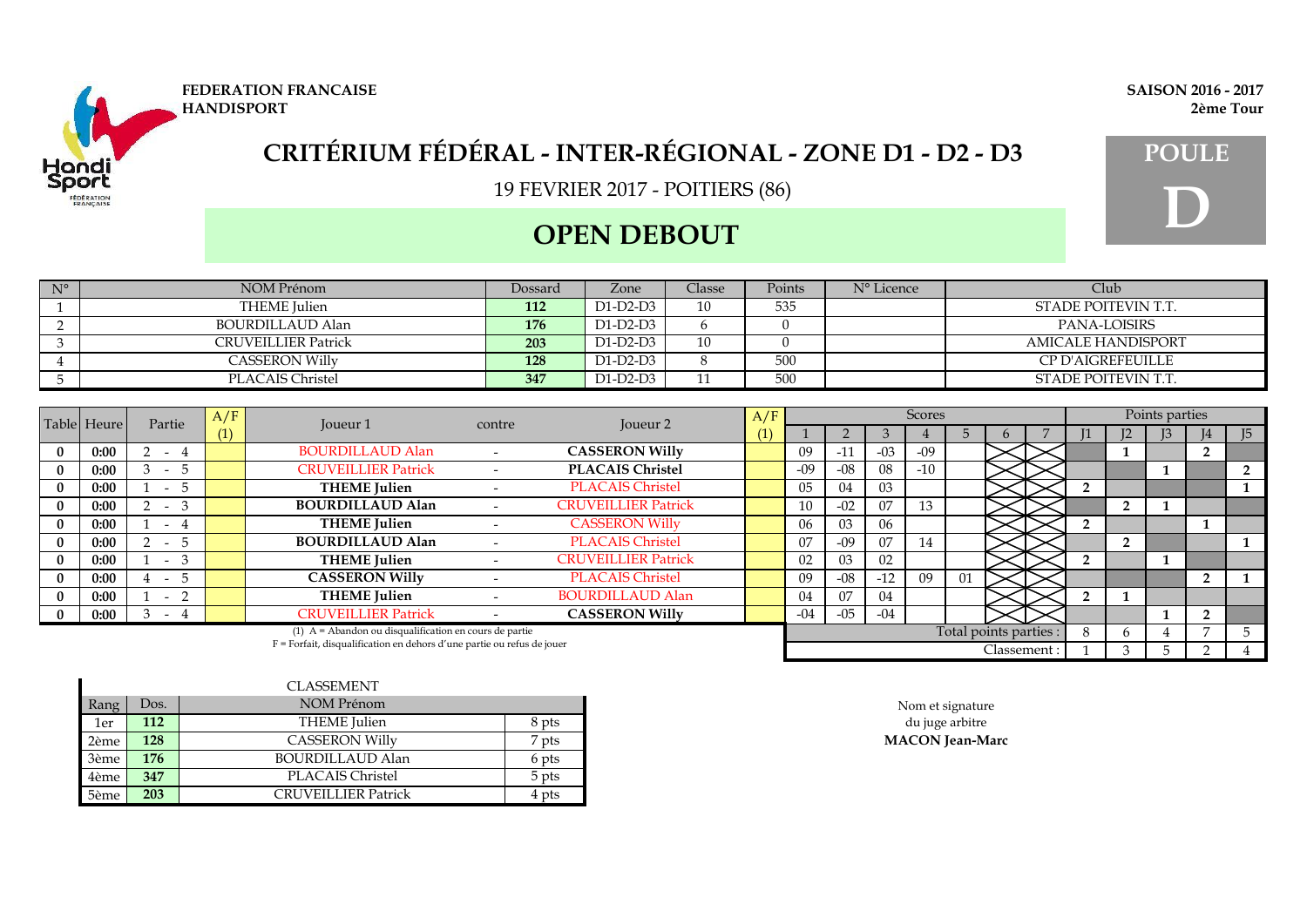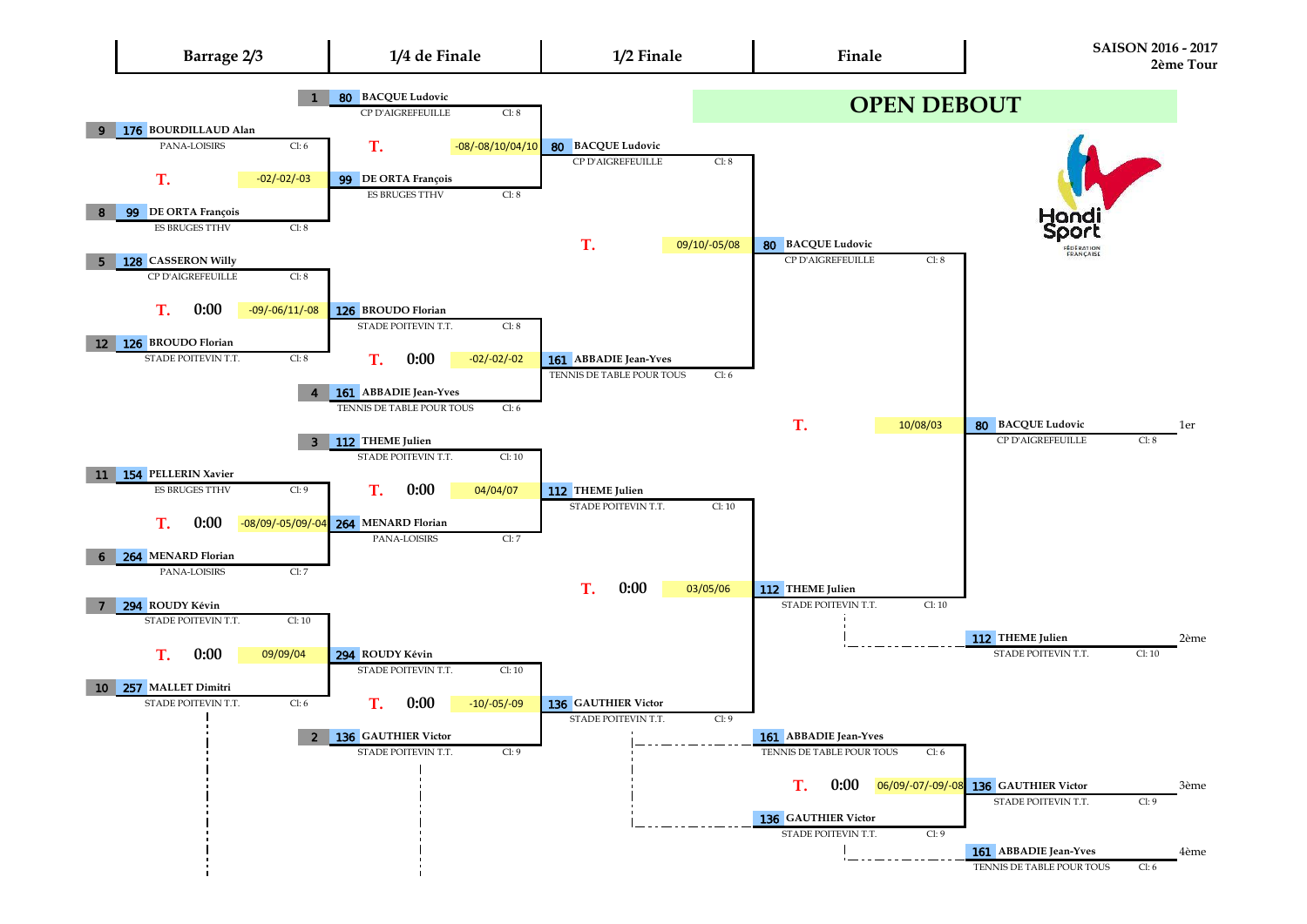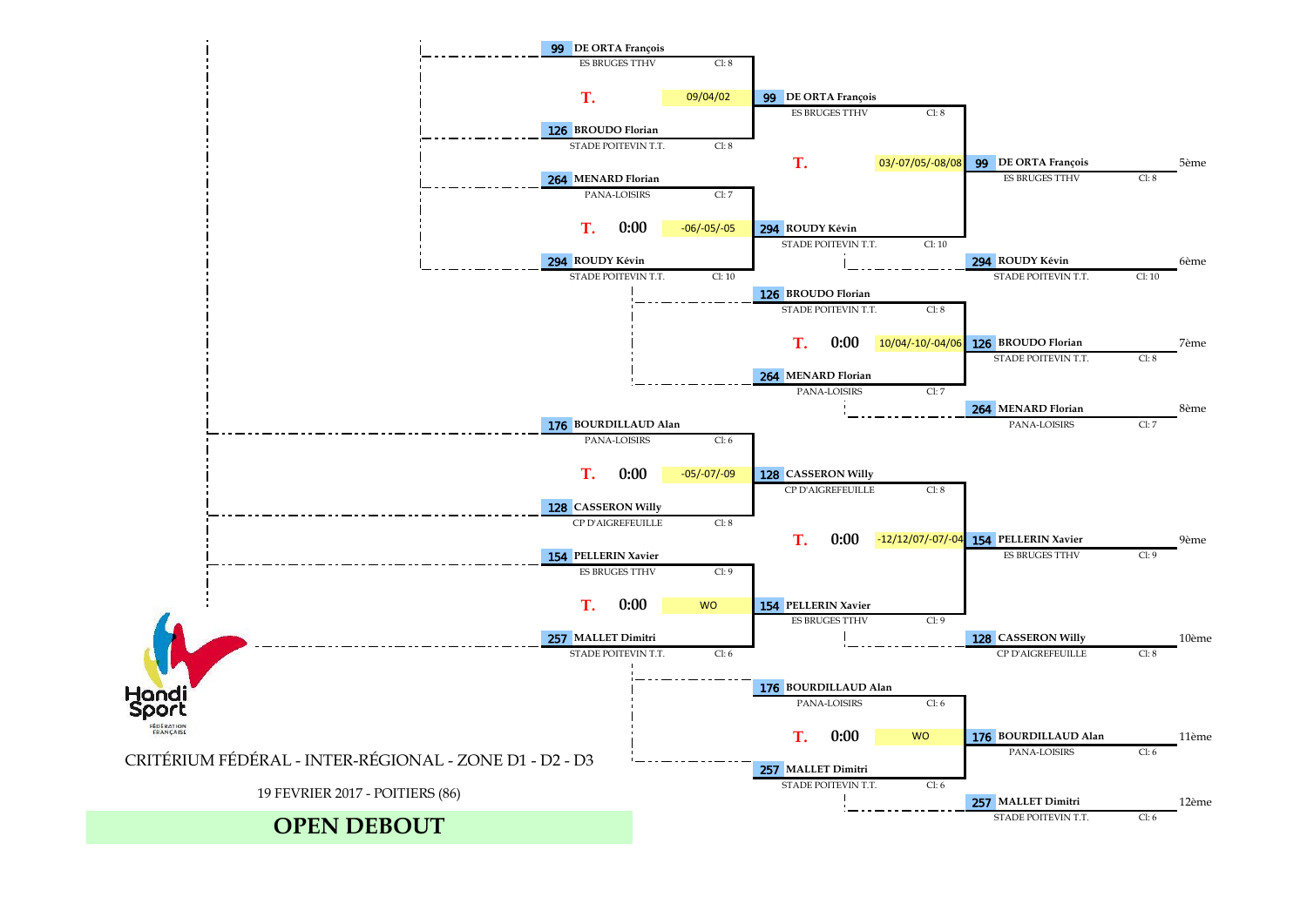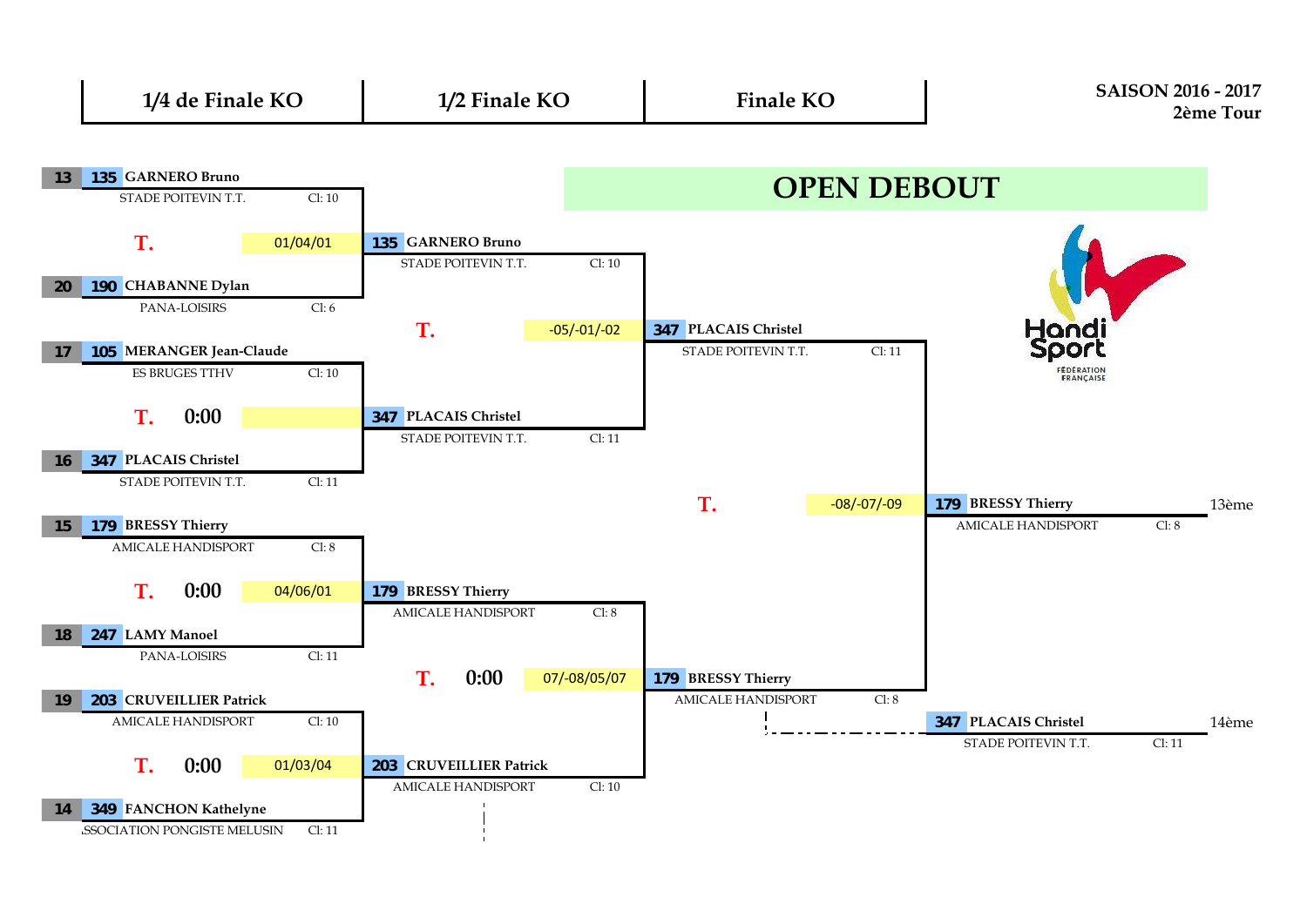

CRITÉRIUM FÉDÉRAL - INTER-RÉGIONAL - ZONE D1 - D2 - D3

19 FEVRIER 2017 - POITIERS (86)

# **OPEN DEBOUT**